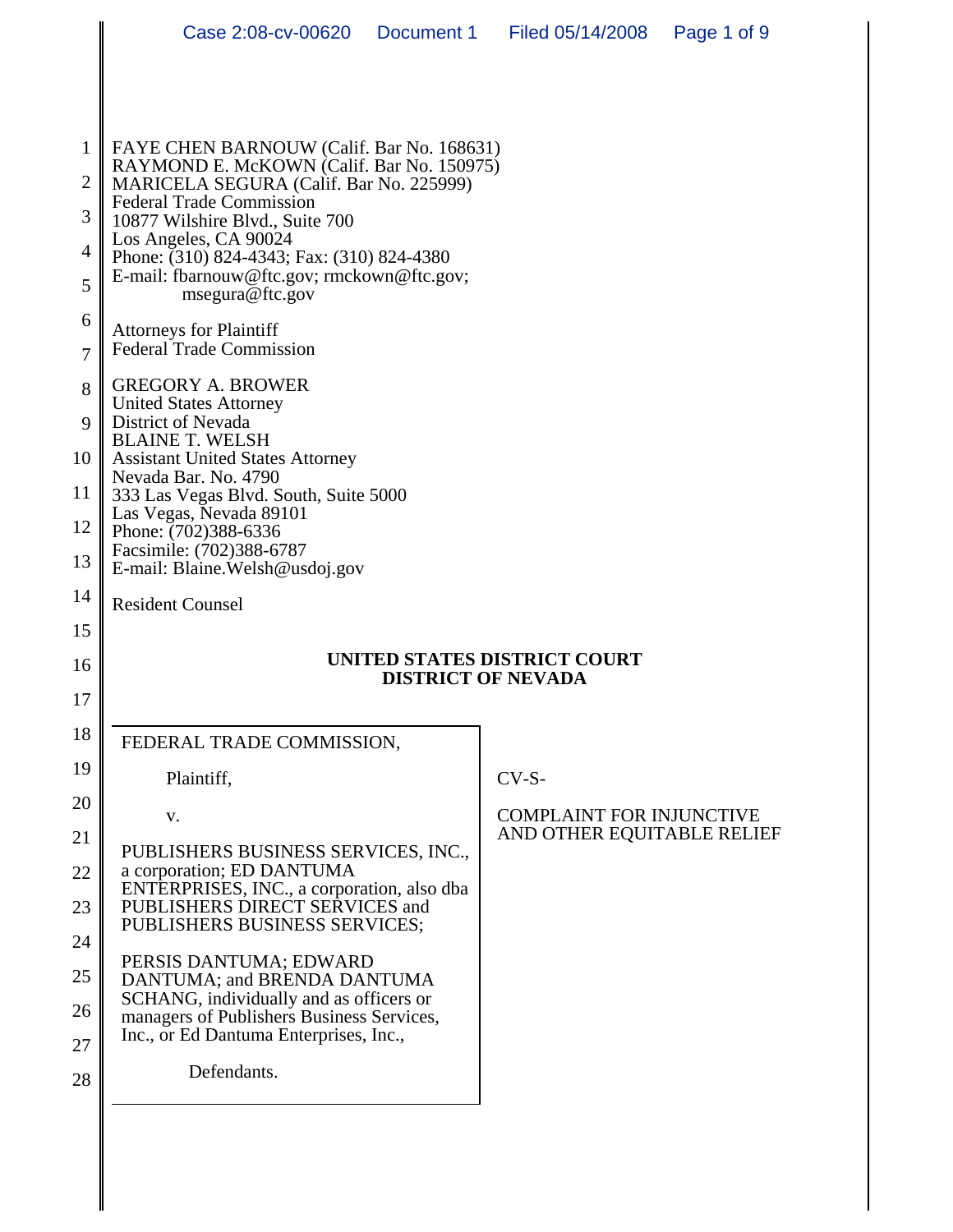1 2 3 4 5 6 7 8 9 10 11 12 13 14 15 16 17 18 19 20 21 22 23 24 25 26 27 28 Plaintiff, the Federal Trade Commission ("FTC"), for its complaint alleges: 1. The FTC brings this action under Sections 13(b) and 19 of the Federal Trade Commission Act ("FTC Act"), 15 U.S.C. §§ 53(b) and 57b, and the Telemarketing and Consumer Fraud and Abuse Prevention Act ("Telemarketing Act"), 15 U.S.C. §§ 6101-6108*,* to obtain temporary, preliminary, and permanent injunctive relief, rescission or reformation of contracts, restitution, disgorgement of ill-gotten monies, and other equitable relief for Defendants' acts or practices in violation of Section 5(a) of the FTC Act, 15 U.S.C. § 45(a), and in violation of the FTC's Telemarketing Sales Rule ("TSR"), 16 C.F.R. Part 310. **JURISDICTION AND VENUE** 2. This Court has subject matter jurisdiction pursuant to 28 U.S.C. §§ 1331, 1337(a), and 1345, and 15 U.S.C. §§ 45(a), 53(b), 57b, 6102(c) and 6105(b). 3. Venue in the District of Nevada is proper under 15 U.S.C. § 53(b) and 28 U.S.C. §§ 1391(b) and (c). **THE PARTIES** 4. **Plaintiff FTC** is an independent agency of the United States Government created by statute. 15 U.S.C. §§ 41-58. The FTC is charged, *inter alia*, with enforcement of Section 5(a) of the FTC Act, 15 U.S.C. § 45(a), which prohibits unfair and deceptive acts or practices in or affecting commerce. The FTC is also charged with enforcement of the Telemarketing Act, 15 U.S.C. §§ 6101-6108. Pursuant to the Telemarketing Act, the FTC promulgated and enforces the TSR, 16 C.F.R. Part 310, which prohibits deceptive and abusive telemarketing acts or practices. The FTC is authorized to initiate federal district court proceedings, by its own attorneys, to enjoin violations of the FTC Act and the TSR, and to secure such equitable relief as may be appropriate in each case, including restitution and disgorgement. 15 U.S.C. §§ 53(b), 57b, 6102(c), and 6105(b). 5. **Defendant Publishers Business Services, Inc.**, is a Florida corporation, which is registered to do business in the State of Nevada. It maintains a place of business at 701 North Green Valley Parkway, Henderson, Nevada. Publishers Business Services transacts or has transacted business in the District of Nevada.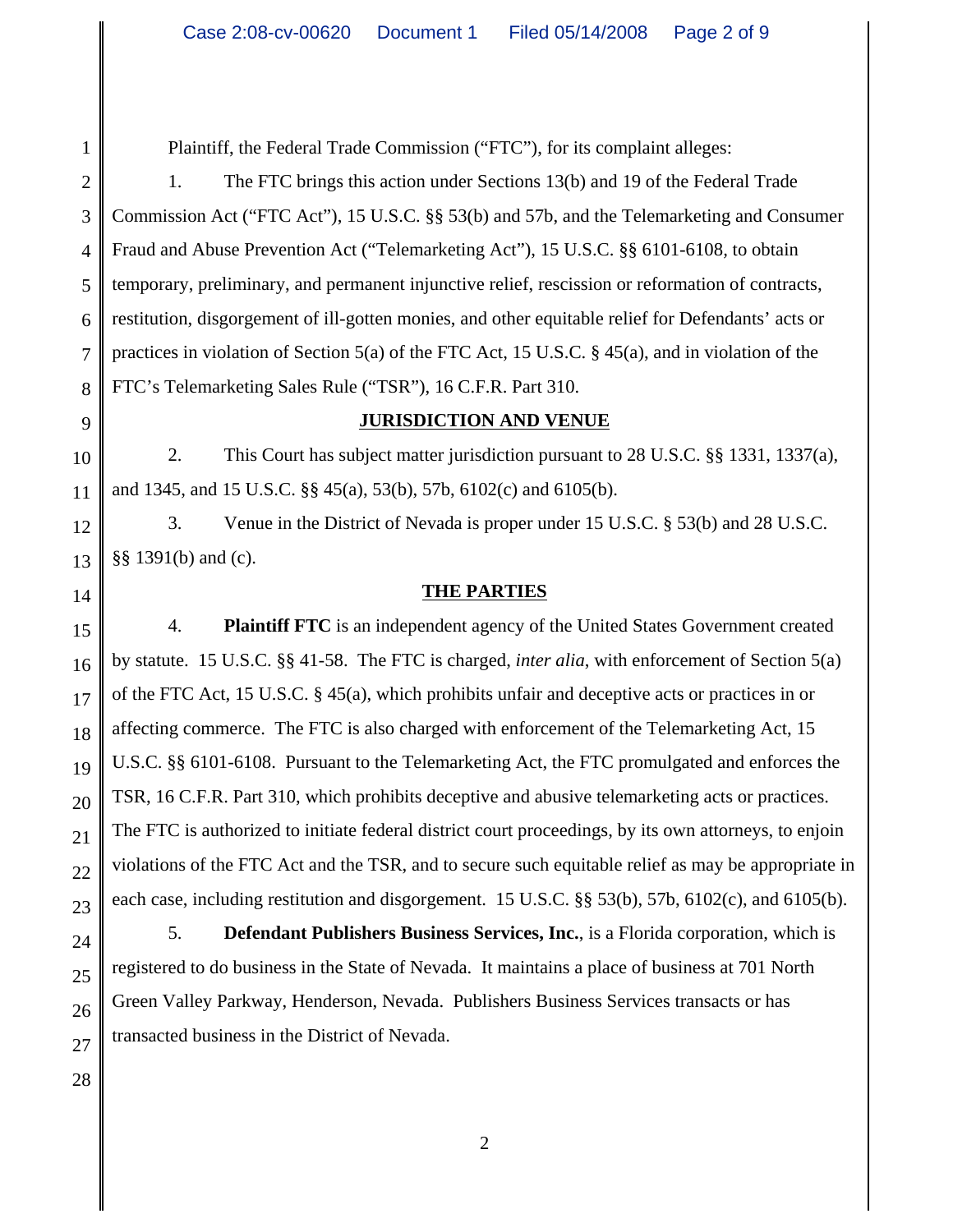1 2 3 4 5 6. **Defendant Ed Dantuma Enterprises, Inc.**, also doing business as "Publishers Direct Services" and "Publishers Business Services," is a Delaware corporation. Its principal place of business is at 217 North Westmonte Drive, Altamonte Springs, Florida. Through its participation in a common enterprise with Defendant Publishers Business Services, Inc., Ed Dantuma Enterprises transacts or has transacted business in the District of Nevada.

6 7 8 9 10 11 12 7. **Persis Dantuma** is the president, secretary, and treasurer of Publishers Business Services. She is also the vice president of Ed Dantuma Enterprises. In connection with the matters alleged herein, Persis Dantuma transacts or has transacted business in the District of Nevada. At all times material to this complaint, acting alone or in concert with others, Persis Dantuma has formulated, directed, controlled, had authority to control, or participated in the acts and practices of Publishers Business Services and Ed Dantuma Enterprises, including the acts and practices set forth in this complaint.

13 14 15 16 17 18 8. **Edward Dantuma** is the president of Ed Dantuma Enterprises. In connection with the matters alleged herein, Edward Dantuma transacts or has transacted business in the District of Nevada. At all times material to this complaint, acting alone or in concert with others, Edward Dantuma has formulated, directed, controlled, had authority to control, or participated in the acts and practices of Publishers Business Services and Ed Dantuma Enterprises, including the acts and practices set forth in this complaint.

19 20 21 22 23 24 9. **Brenda Dantuma Schang** is a director of Ed Dantuma Enterprises. In connection with the matters alleged herein, Brenda Dantuma Schang transacts or has transacted business in the District of Nevada. At all times material to this complaint, acting alone or in concert with others, Brenda Dantuma Schang has formulated, directed, controlled, had authority to control, or participated in the acts and practices of Publishers Business Services and Ed Dantuma Enterprises, including the acts and practices set forth in this complaint.

25

### **COMMON ENTERPRISE**

26 27 28 10. Defendants Publishers Business Services and Ed Dantuma Enterprises ("Corporate Defendants") have operated together as a common enterprise while engaging in the acts and practices alleged below. Defendants have conducted the business practices described below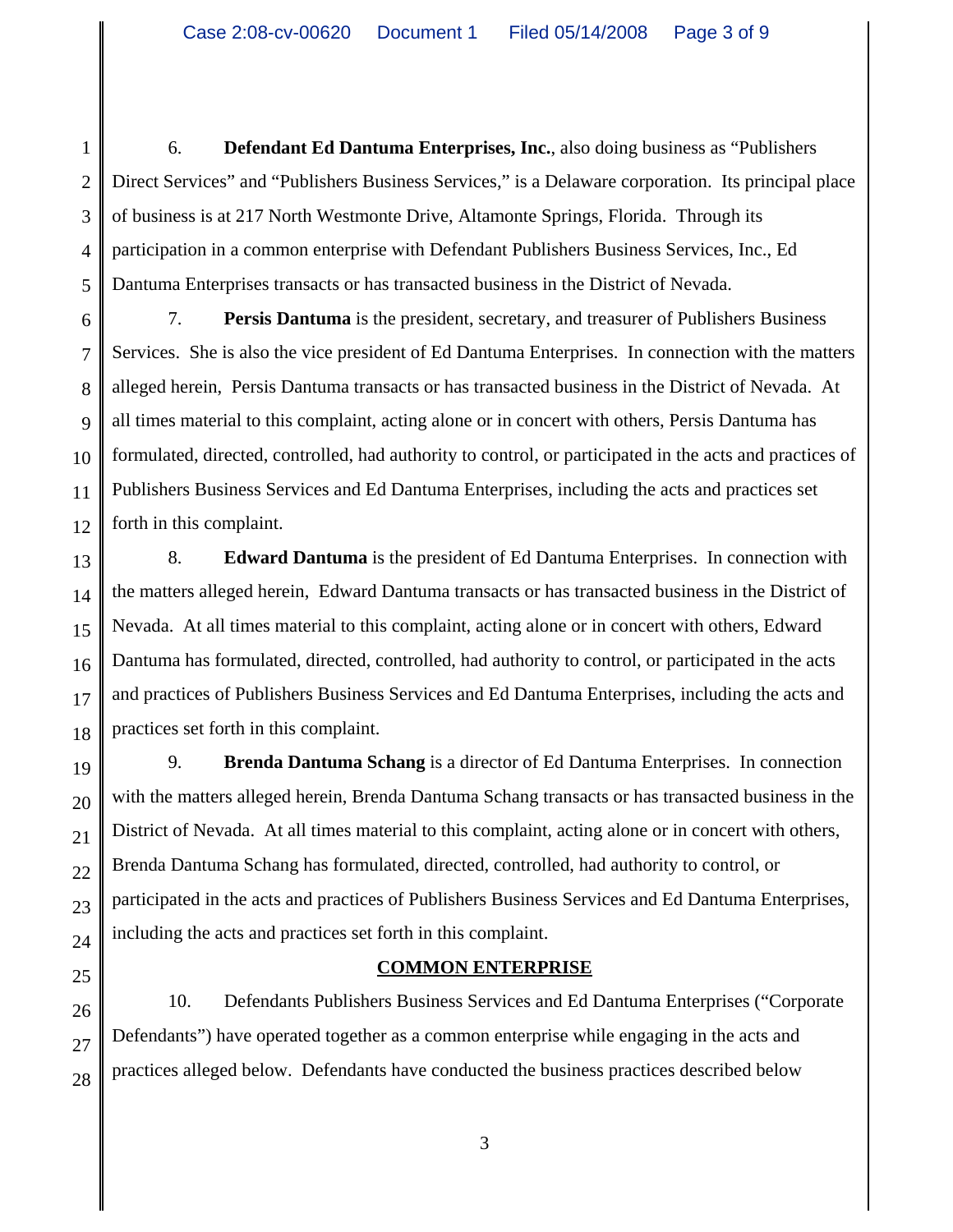1 2 3 4 through an interrelated network of companies that have common ownership, officers, managers, and business functions. Defendants Persis Dantuma, Edward Dantuma and Brenda Dantuma Schang have formulated, directed, and/or controlled or had authority to control, or participated in the acts and practices of the Corporate Defendants that comprise the common enterprise.

5

#### **DEFENDANTS' COURSE OF BUSINESS**

6 7 8 11. Defendants are sellers of magazine subscriptions to consumers. Defendants are also telemarketers that initiate outbound telephone calls to consumers in the United States to induce the purchase of Defendants' magazine subscriptions.

9 10 11 12. Defendants have engaged in telemarketing by a plan, program, or campaign conducted to induce the purchase of goods or services by use of one or more telephones and which involves more than one interstate telephone call.

12 13 14 13. At all times relevant to this complaint, Defendants have maintained a substantial course of trade or business in the offering for sale and sale of goods or services via the telephone, in or affecting commerce, as "commerce" is defined in Section 4 of the FTC Act, 15 U.S.C. § 44.

15 16 17 14. Defendants are magazine subscription agents. They have contracts with magazine publishers that authorize them to solicit subscriptions on behalf of the publishers and to submit those subscriptions to the publishers' subscription departments or fulfillment agents for processing.

18 19 20 21 22 23 24 25 15. Defendants' typical method of contacting consumers is to call small businesses and engage whoever answers the phone. In many cases, the pitch starts with an invitation to take part in a short survey. At the end of the survey, Defendants offer consumers a gift of some magazines to thank them for their time. When consumers agree to receive the magazines, Defendants ask for their home address so that Defendants can have the magazines shipped to them. In the initial call, Defendants either do not disclose any cost or state that there is a nominal shipping and handling fee. In other cases, Defendants offer magazine subscriptions for sale but misrepresent the total cost of the subscriptions.

26 27 28 16. In some cases, the initial call is consumers' only contact with Defendants. In other cases, Defendants make one or two other calls to confirm the address and the terms of the gift or subscriptions. In some cases, Defendants appear to use a verification system that produces a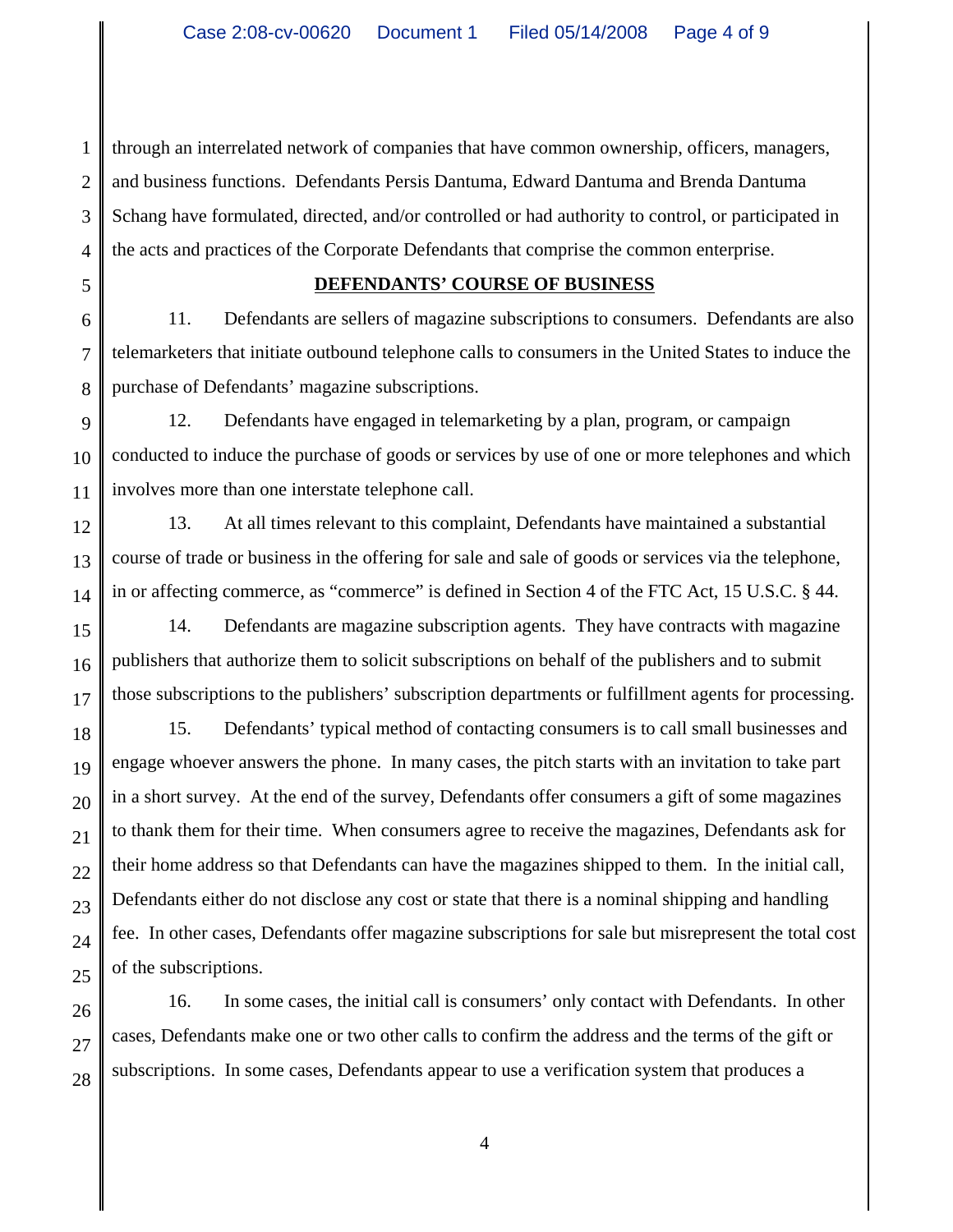1 2 3 4 5 6 recording of the consumer's consent to receive the magazines. Even when there are "verification calls," however, Defendants fail to cure their earlier representation that the magazines are free or for a specified low price. Within a matter of a few weeks, consumers receive an invoice, typically listing five-year subscriptions for three to six magazines and informing them that they are being billed for two years of monthly payments, typically totaling \$720, for the subscriptions to which they had allegedly agreed.

7 8 9 10 17. Defendants tell consumers who call to complain or cancel that they have a verbal contract that cannot be cancelled and that Defendants have recorded the verification calls. Defendants also routinely represent that they cannot cancel the subscriptions because they have a no-cancellation policy and because they have already paid the magazine publishers.

11 12 13 14 15 18. In many instances, Defendants' agreements with the magazine publishers authorize them to sell subscriptions only to business locations and not to individual consumers and do not authorize them to sell subscriptions for periods as long as five years. In many instances, Defendants' agreements with the magazine publishers require them to remit only a small percentage or none of the magazine subscription fees that they collect from consumers.

16 17 18 19 20 19. When consumers refuse to pay or insist on their right to cancel, Defendants subject them to frequent abusive and harassing phone calls at work, even after consumers ask Defendants not to call them at work. Defendants threaten consumers with lawsuits, garnishments and other collection actions if they do not pay for the magazine subscriptions, and at least some consumers have faced adverse consequences at work because of the frequent phone calls.

21

22

# **DEFENDANTS' VIOLATIONS OF THE FTC ACT**

20. Section 5(a) of the FTC Act, 15 U.S.C.  $\S$  45(a), prohibits "unfair or deceptive acts or practices in or affecting commerce."

23 24

# **Count One – Misrepresentation In Initial Telemarketing Calls**

25 26 27 28 21. In numerous instances, in connection with the telemarketing of magazine subscriptions, Defendants have represented to consumers, directly or indirectly, expressly or by implication, that Defendants will send the consumers magazines as a free gift or for a specified nominal cost.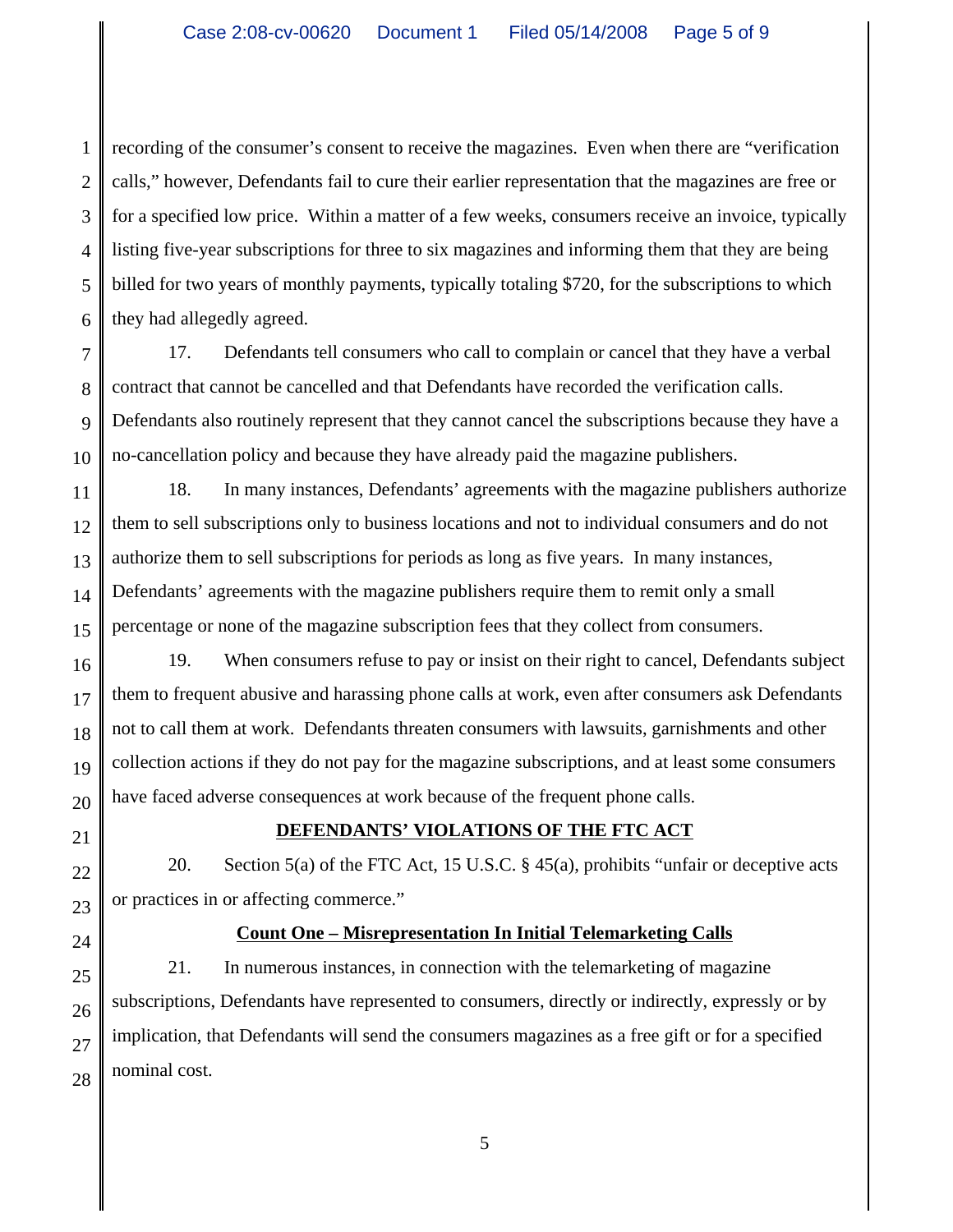1 2 3 22. In truth and in fact, in numerous instances in which Defendants have made the representations above, Defendants do not send the consumers magazines as a free gift or for a specified nominal cost, but rather, charge consumers hundreds of dollars for the magazines.

4 5

23. Therefore, Defendants' representation, as set forth in Paragraph 21 of this complaint, is false or misleading and constitutes a deceptive act or practice in violation of Section 5(a) of the FTC Act, 15 U.S.C. § 45(a).

7

6

#### **Count Two – Misrepresentations In Subsequent Communications**

8 9 10 11 24. In numerous instances, in connection with the telemarketing of magazine subscriptions, Defendants have represented to consumers, directly or indirectly, expressly or by implication, that consumers previously entered into contracts with Defendants to purchase magazine subscriptions for hundreds of dollars.

12 13 14 25. In truth and in fact, in numerous instances in which Defendants have made the representation above, the consumers did not previously enter into contracts with Defendants to purchase magazine subscriptions at that price.

15 16 17 26. Therefore, Defendants' representation, as set forth in Paragraph 24 of this complaint, is false or misleading and constitutes a deceptive act or practice in violation of Section 5(a) of the FTC Act, 15 U.S.C. § 45(a).

18

27

28

# **DEFENDANTS' VIOLATIONS OF THE TELEMARKETING SALES RULE**

19 20 21 22 23 24 27. Congress directed the FTC to prescribe rules prohibiting abusive and deceptive telemarketing acts or practices pursuant to the Telemarketing Act, 15 U.S.C. §§ 6101 - 6108, in 1994. On August 16, 1995, the FTC adopted the Telemarketing Sales Rule (the "Original TSR"), 16 C.F.R. Part 310, which became effective on December 31, 1995. On January 29, 2003, the FTC amended the Original TSR by issuing a Statement of Basis and Purpose and the final amended Telemarketing Sales Rule (the "TSR"). 68 Fed. Reg. 4580, 4669.

25 26 28. Defendants are "sellers" or "telemarketers" engaged in "telemarketing," as those terms are defined in the TSR,  $16$  C.F.R. §  $310.2(z)$ , (bb), and (cc).

29. It is an abusive telemarketing act or practice and a violation of the TSR for a telemarketer in an outbound telephone call to induce the purchase of goods or services to fail to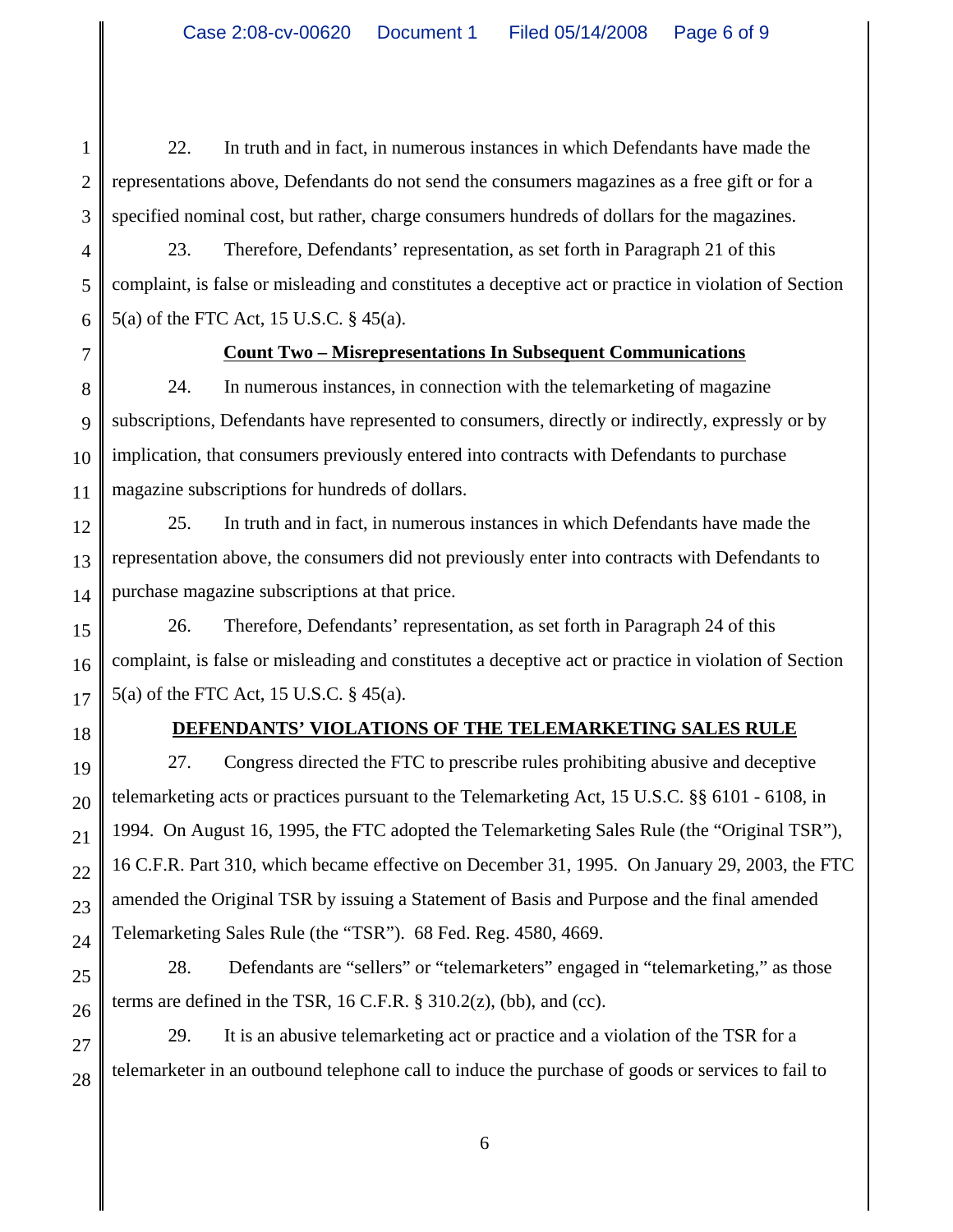1 2 3 4 disclose truthfully, promptly, and in a clear and conspicuous manner to the person receiving the call, the following information, among other information: (1) the identity of the seller; (2) that the purpose of the call is to sell goods or services; and (3) the nature of the goods or services. 16 C.F.R. § 310.4(d).

5 6 7 30. The TSR also prohibits telemarketers and sellers from misrepresenting, directly or by implication, in the sale of goods or services, the total costs to purchase, receive, or use, and the quantity of, any goods or services that are the subject of a sales offer. 16 C.F.R. § 310.3(a)(2)(i).

8 9 31. The TSR also prohibits telemarketers and sellers from "making a false or misleading statement to induce any person to pay for goods or services." 16 C.F.R. § 310.3(a)(4).

10 11 12 13 32. It is an abusive telemarketing act or practice and a violation of the TSR for any seller or telemarketer to cause any telephone to ring, or engage any person in telephone conversation, repeatedly or continuously with intent to annoy, abuse, or harass any person at the called number. 16 C.F.R. § 310.4(b)(1)(i).

14 15 16 17 33. Pursuant to Section 3(c) of the Telemarketing Act, 15 U.S.C. § 6102(c), and Section 18(d)(3) of the FTC Act, 15 U.S.C. § 57a(d)(3), a violation of the TSR constitutes an unfair or deceptive act or practice in or affecting commerce, in violation of Section 5(a) of the FTC Act, 15 U.S.C. § 45(a).

18

19

20

21

22

23

24

# **Count Three – Failure to Disclose the Purpose of the Call**

34. In numerous instances, in the course of telemarketing magazine subscriptions, Defendants in an outbound telephone call have failed to disclose truthfully, promptly and in a clear and conspicuous manner to the person receiving the call that the purpose of the call is to sell magazine subscriptions.

25 35. Defendants' practice, as alleged in Paragraph 34, is an abusive telemarketing practice that violates Section  $310.4(d)(2)$  of the TSR, 16 C.F.R. §  $310.4(d)(2)$ .

26

# **Count Four – Misrepresentations of Total Cost**

27 28 36. In numerous instances, in the course of telemarketing magazine subscriptions, Defendants have misrepresented, directly or by implication, the total cost to purchase, receive, or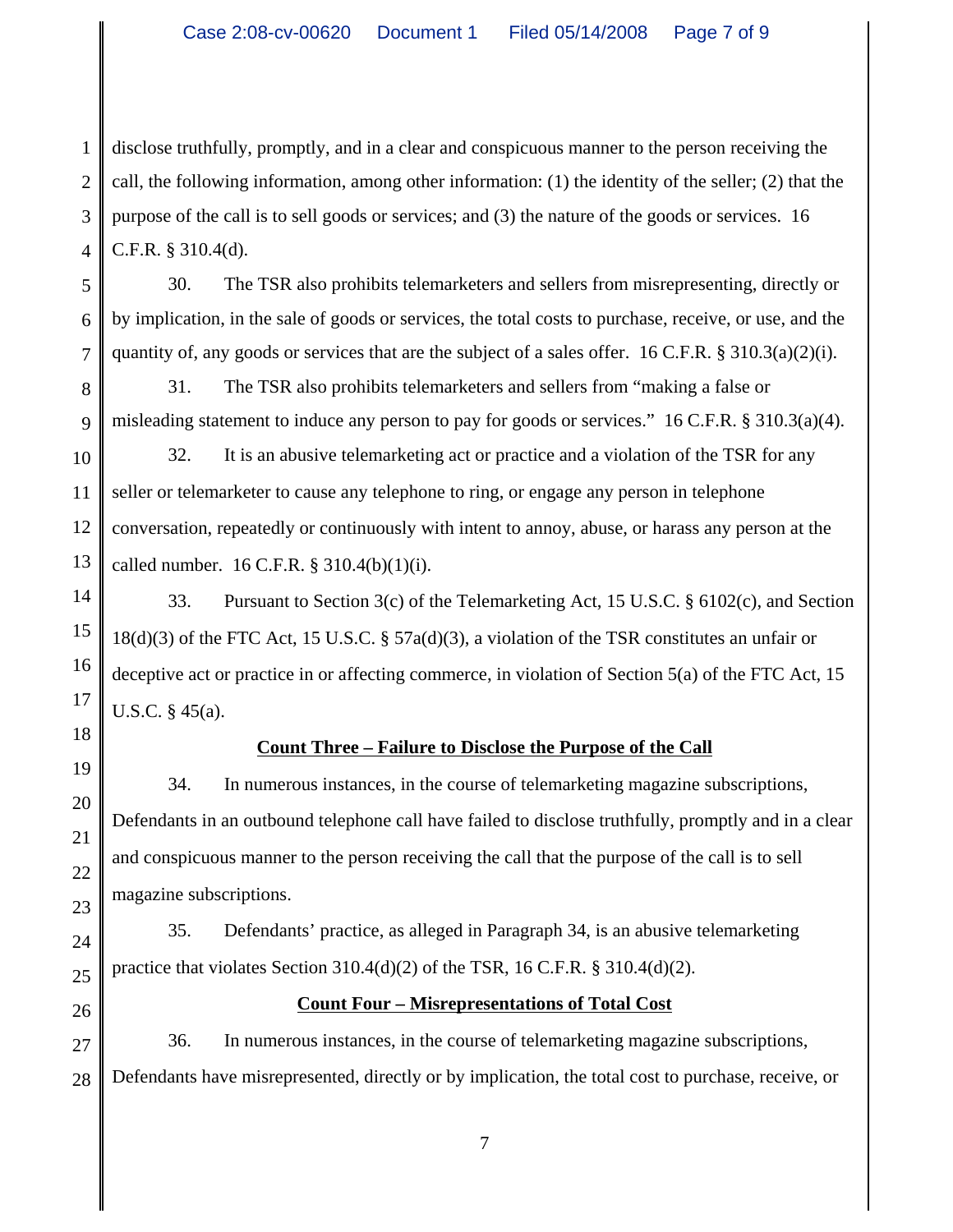1 2 use magazines, including that Defendants will send the consumers magazines as a free gift or for a specified nominal cost.

37. Defendants' practice, as alleged in Paragraph 36, is a deceptive

telemarketing practice that violates Section  $310.3(a)(2)(i)$  of the TSR, 16 C.F.R. §  $310.3(a)(2)(i)$ .

#### **Count Five - Misrepresentations to Induce Payment**

38. In numerous instances, in the course of telemarketing magazine subscriptions, Defendants have made false or misleading statements to induce consumers to pay for magazines, including but not limited to the misrepresentation that consumers previously entered into contracts with Defendants to purchase magazine subscriptions for hundreds of dollars.

39. Defendants' practice as alleged in Paragraph 38 is a deceptive telemarketing practice that violates Section 310.3(a)(4) of the TSR, 16 C.F.R.

 $§ 310.3(a)(4).$ 

13 14

3

4

5

6

7

8

9

10

11

12

# **Count Six – Engaging in a Pattern of Abusive Calls**

15 16 17 18 40. In numerous instances, Defendants have caused consumers' telephones to ring repeatedly, and/or have engaged consumers repeatedly in telephone conversation with the intent to annoy, abuse, or harass persons at the called number in violation of Section 310.4(b)(1)(i) of the TSR, 16 C.F.R. § 310.4(b)(1)(i).

19

21

22

23

24

# **CONSUMER INJURY**

20 41. Consumers in the United States have suffered and will continue to suffer injury as a result of Defendants' violations of the FTC Act and the TSR. In addition, Defendants have been unjustly enriched as a result of their unlawful practices. Absent injunctive relief by this Court, Defendants are likely to continue to injure consumers, reap unjust enrichment, and harm the public interest.

25 26

27

28

#### **THIS COURT'S POWER TO GRANT RELIEF**

42. Section 13(b) of the FTC Act, 15 U.S.C. § 53(b), empowers this Court to grant injunctive and such other relief as the Court may deem appropriate to halt and redress violations of the FTC Act. The Court, in the exercise of its equitable jurisdiction, may award ancillary relief,